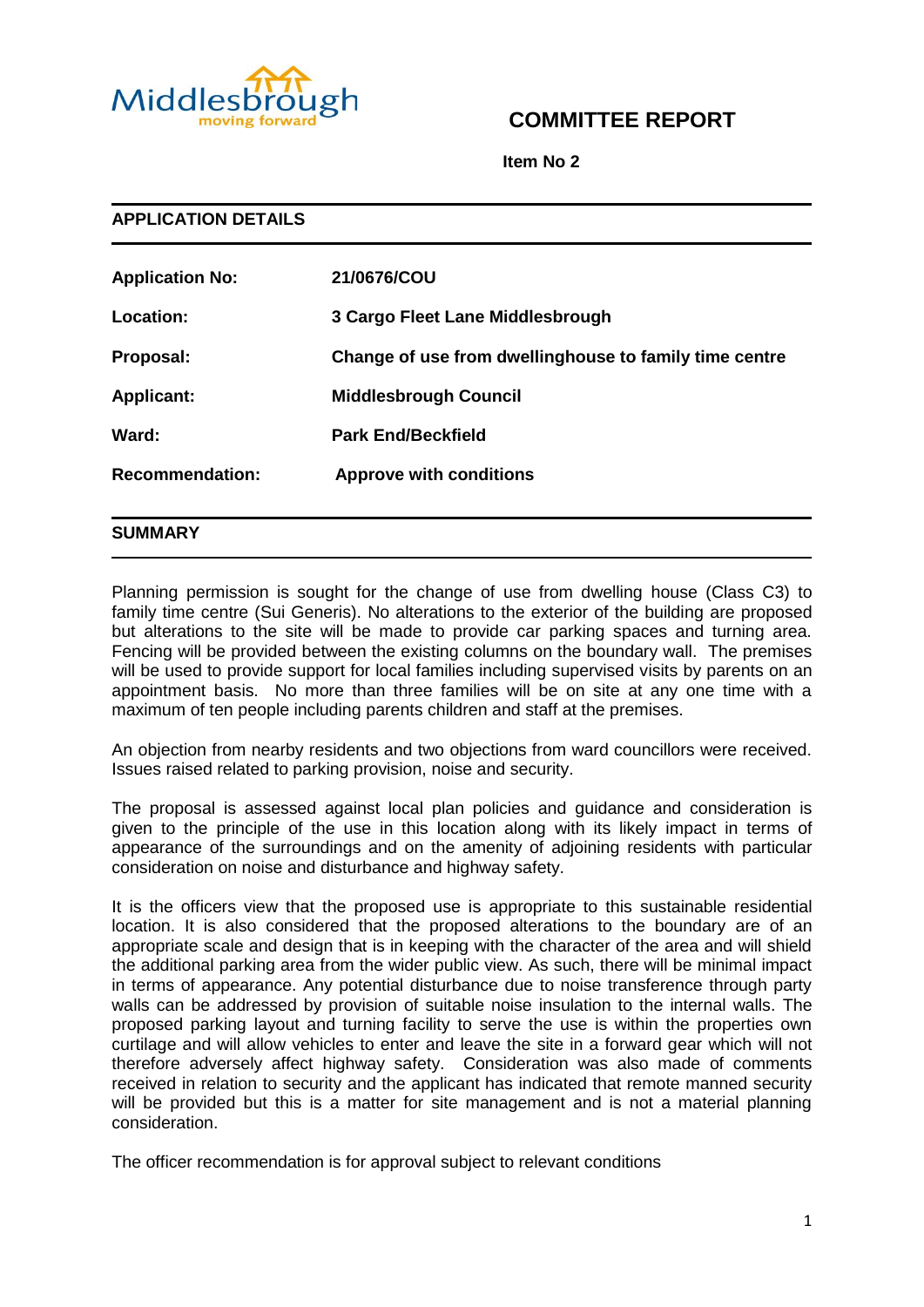# **SITE AND SURROUNDINGS AND PROPOSED WORKS**

The application site is located on the eastern side of Cargo Fleet Lane, opposite the junction with Park Avenue South in the Park End/Beckfield ward of Middlesbrough. The area has a primarily residential character with some local services nearby. There is a dentist and local shop on the opposite side of Cargo Fleet lane. A covered reservoir and associated open land lies to the rear and to the north of the site. The property is currently a semi-detached dwelling and the attached property to the south is also a dwelling. Green space lies to the south beyond the pair of houses.

The application property is one of a pair of two storey, semi-detached dwellings with a single storey extension and detached garage to side. Vehicular access is taken off Cargo Fleet Lane. There is low level boundary wall with brick pillars and intervening wrought iron fence detail to the front whilst the private garden wraps around the property to the front side and rear with part of this enclosed by a 2m high fence.

# **The application**

The proposal subject of this application is to change the use of the dwelling to a centre to support families (Sui Generis). Families in need of support will arrive at the site on an appointment basis. The garden area to the front of the property will be laid out to provide six parking spaces including two disabled spaces along with a turning area. Fencing will be provided between the existing pillars to a maximum height of approximately 1.6m. Opening hours of 08.30 to 18.30 hours Mon to Friday have been requested.

The application submission was supported by a Design and Access Statement.

# **PLANNING HISTORY**

There is no relevant planning history associated with this application.

# **PLANNING POLICY**

In accordance with Section 38(6) of the Planning and Compulsory Purchase Act 2004, Local Planning Authorities must determine applications for planning permission in accordance with the Development Plan for the area, unless material considerations indicate otherwise. Section 143 of the Localism Act requires the Local Planning Authority to take local finance considerations into account. Section 70(2) of the Town and Country Planning Act 1990 (as amended) requires Local Planning Authorities, in dealing with an application for planning permission, to have regard to:

- The provisions of the Development Plan, so far as material to the application
- Any local finance considerations, so far as material to the application, and
- Any other material considerations.

#### Middlesbrough Local Plan

The following documents comprise the *Middlesbrough Local Plan*, which is the Development Plan for Middlesbrough:

- Housing Local Plan (2014)
- Core Strategy DPD (2008, policies which have not been superseded/deleted only)
- Regeneration DPD (2009, policies which have not been superseded/deleted only)
- Tees Valley Joint Minerals and Waste Core Strategy DPD (2011)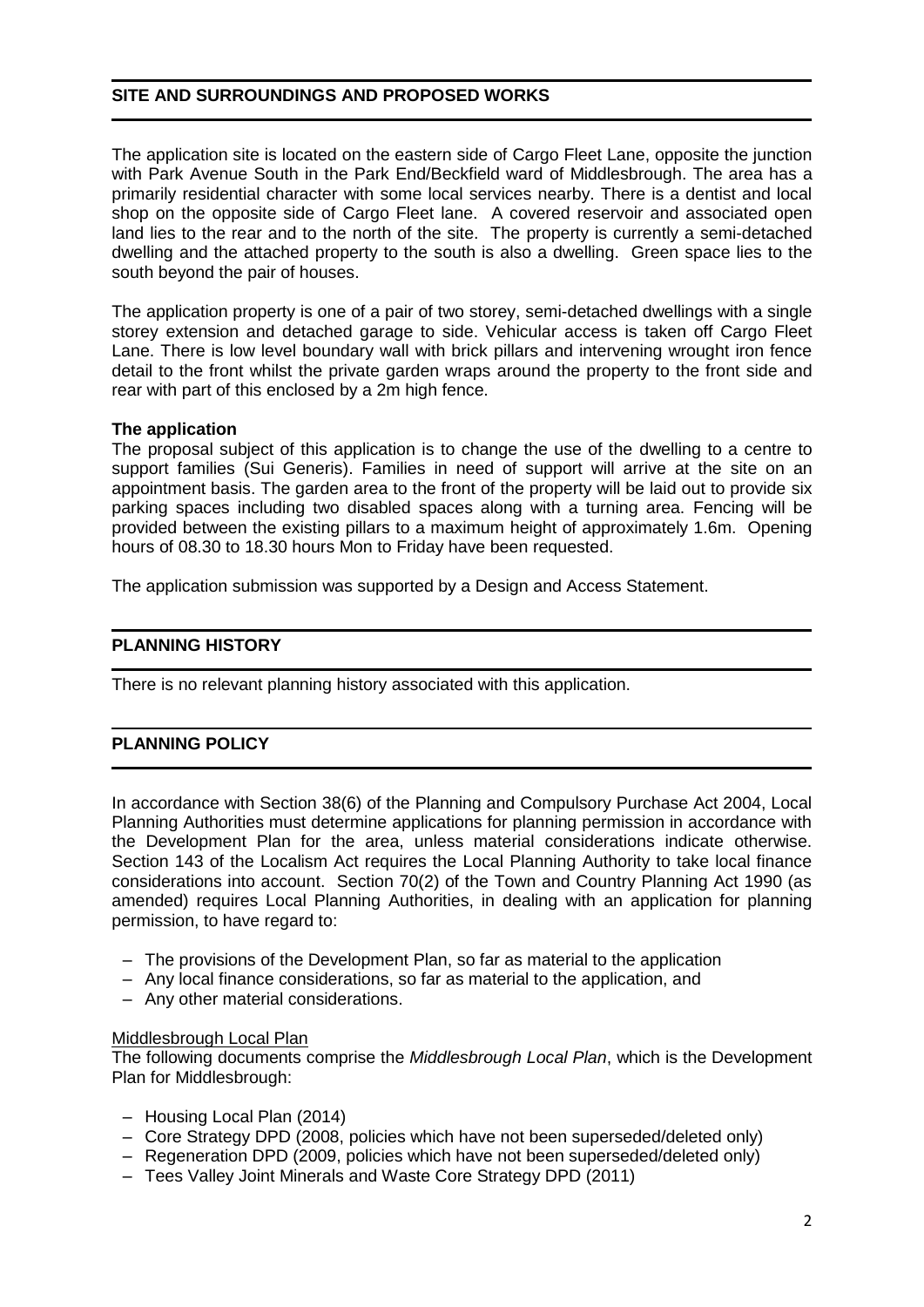- Tees Valley Joint Minerals and Waste Policies & Sites DPD (2011)
- Middlesbrough Local Plan (1999, Saved Policies only) and
- Marton West Neighbourhood Plan (2016, applicable in Marton West Ward only).

# National Planning Policy Framework

National planning guidance, which is a material planning consideration, is largely detailed within the *National Planning Policy Framework* (NPPF). At the heart of the NPPF is a presumption in favour of sustainable development (paragraph 11). The NPPF defines the role of planning in achieving economically, socially and environmentally sustainable development although recognises that they are not criteria against which every application can or should be judged and highlights the need for local circumstances to be taken into account to reflect the character, needs and opportunities of each area.

For decision making, the NPPF advises that local planning authorities should approach decisions on proposed development in a positive and creative way, working pro-actively with applicants to secure developments that will improve the economic, social and environmental conditions of the area and that at every level should seek to approve applications for sustainable development (paragraph 38). The NPPF gives further overarching guidance in relation to:

- The delivery of housing,
- Supporting economic growth,
- Ensuring the vitality of town centres,
- Promoting healthy and safe communities,
- Promoting sustainable transport,
- Supporting the expansion of electronic communications networks,
- Making effective use of land,
- Achieving well designed buildings and places,
- Protecting the essential characteristics of Green Belt land
- Dealing with climate change and flooding, and supporting the transition to a low carbon future,
- Conserving and enhancing the natural and historic environment, and
- Facilitating the sustainable use of minerals.

The planning policies and key areas of guidance that are relevant to the consideration of the application are:

- DC1 General Development
- CS4 Sustainable Development
- CS5 Design

The detailed policy context and guidance for each policy is viewable within the relevant Local Plan documents, which can be accessed at the following web address. <https://www.middlesbrough.gov.uk/planning-and-housing/planning/planning-policy>

# **CONSULTATION AND PUBLICITY RESPONSES**

#### **Middlesbrough Council Strategic Policy**

The proposed change of use is located within a residential area of the town. The property has no specific policy designations in the Local Plan.

Although the proposal would see the loss of a dwelling-house, it would not have a significant impact on the Council's overall housing delivery strategy. In respect of any works, most of these will be internal, and as such there will be little impact on the external appearance of the property.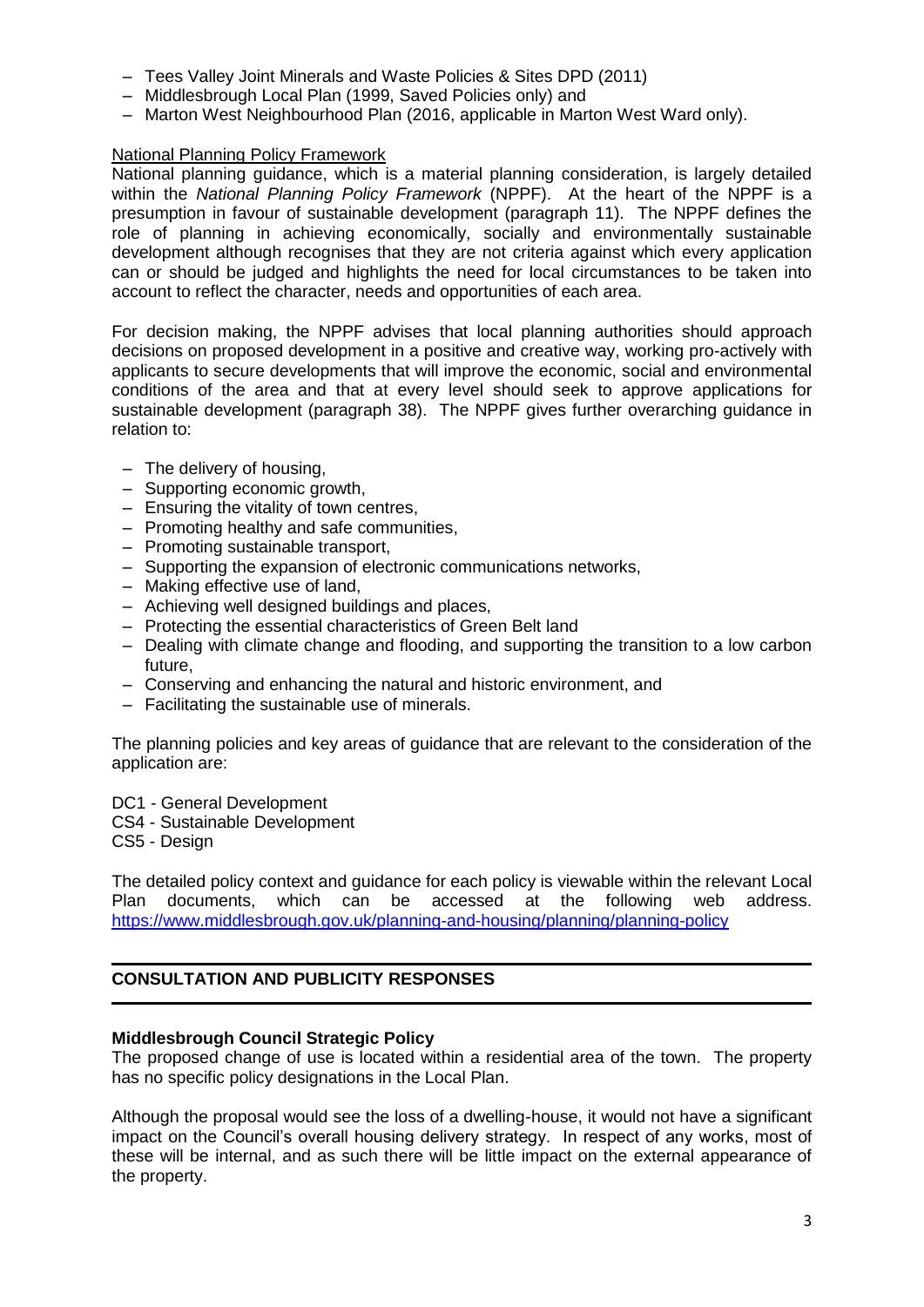The proposal accords with the Development Plan policies

# **Middlesbrough Council Highways**

No objection

# **Middlesbrough Council Environmental Health**

No objection

#### **Ward Councillors**

Councillors Hubbard and Saunders object on the basis of inadequate security

### **Public Responses**

A letter of objection was received two from residents at the same address. The objection can be summarised as follows:

- Inadequate parking provision
- Concerns regarding sound proofing in respect of privacy of users of the site and disturbance to the adjoining dwelling
- Request for allocated smoking area away from shared boundary
- Lack of security
- Lack of clarity on plans regarding use of rooms
- Lack of specified use class in description
- Request that number of staff and proposed opening times are subject of a condition if the application is approved

| Number of original neighbour consultations | 15 |
|--------------------------------------------|----|
| Total numbers of comments received         |    |
| Total number of objections                 |    |
| Total number of support                    | O  |
| Total number of representations            |    |

# **PLANNING CONSIDERATION AND ASSESSMENT**

#### **Policy context**

- 1. The National Planning Policy Framework (NPPF) was most recently revised and published by the Government in February 2019, and is a material consideration. The NPPF states that, where a planning application conflicts with an up-to-date development plan, permission should not usually be granted (para. 12). In determining planning applications, due weight should be given to local planning policies in accordance with their consistency with the revised Framework, with greater weight given to those policies which are closer to those in the Framework (para 213).
- 2. As a starting point, the proposal should be assessed against policies set out in the Development Plan. Policies DC1, CS4 and CS5 which in essence seek to ensure high quality sustainable development and ensure that the amenity of nearby residents, the character of the area and highway safety are not adversely affected by the development. Policies H1 and H11 set out the Councils strategy to meet housing demand.

#### **Principle and sustainability**

3. The locating of a service provision for the community which is not classified as a town centre use and which doesn't have a specific locational requirement is considered to be best located within a residential area, where it can be reasonably accessed by public transport and is in relative close proximity to other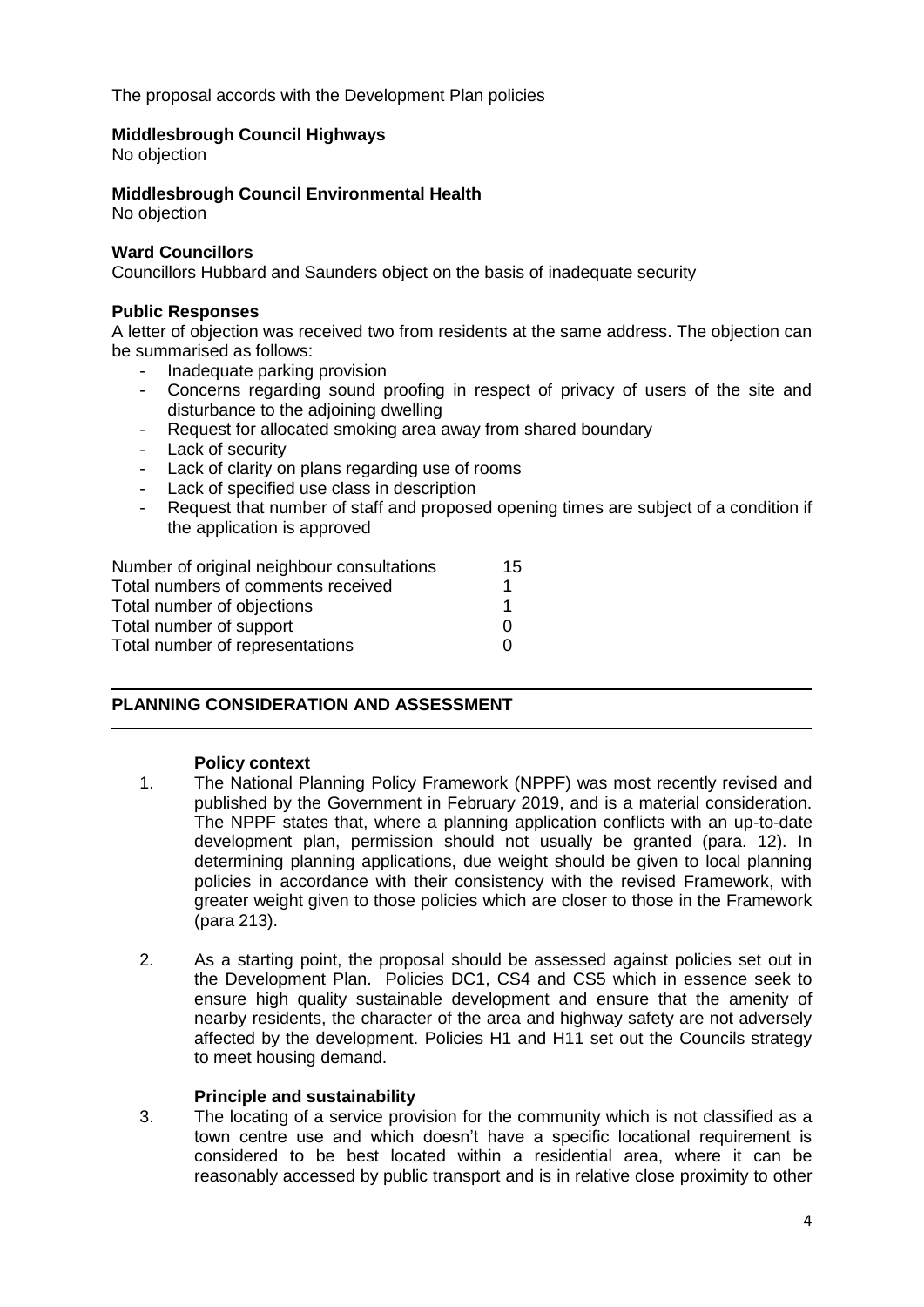community based provisions. Although the proposal will result in the loss of a dwelling house, it would not have any notable impact on the Councils overall housing strategy. The proposal will be in accordance with Local Plan Policy CS4 in this regard.

# **Appearance**

- 4. No alterations to the fabric of the building are proposed. The exterior changes involve the provision of hardstanding to allow additional parking and turning within the site and the introduction of close-boarded fencing between the existing pillars along the boundary wall.
- 5. The existing property has an area to the front and side that is laid to lawn, this helps soften the appearance of the building to some extent. Although the loss of this grassed area to provide additional parking will have some visual impact, it will be largely screened from view by the proposed boundary treatment. As a result, it is considered that any impact the parking area will have in terms of appearance will be limited, taking into account the property being only one of two properties on this side of Cargo Fleet Lane in this location.
- 6. The proposed close boarded timber fence will be of a similar height to the existing railings that are in place. The scale of the fence and proposed materials are considered to be appropriate to the residential character of the area.
- 7. In view of the above it is considered that the proposed development will not have a significantly adverse impact on the character of the area in accordance with CS5 (test c) and DC1 (test b).

#### **Impact on residential amenity**

- 8. Concerns have been raised regarding the impacts of the proposed use on the adjoining dwelling in terms of noise and disturbance. The applicant has indicated that the property will be used for supervised visits, that there will be a maximum of four full time employees and a maximum of three families present at the property at any one time. Two of the first floor bedrooms and the ground floor living area will be used for supervised visits with the third bedroom used as an office /storage space. Although the proposed use is considered to be relatively low key in terms of activity at the site, the use could result in noise from voices occurring during the day over and above the expected level for normal household use. Despite the Councils Environmental Health Officer raising no objection to the proposal, it is considered that as there is some potential for impact in terms of noise and disturbance there should be a scheme of adequate noise insulation provided to limit the impact on the attached neighbouring residential property. A condition requiring suitable noise insulation is recommended. In addition, in order to ensure that the adjacent residential occupiers are not unduly affected by the use at hours when they should be able to reasonably expect a higher level of amenity and greater peace and quiet, a condition is recommended to limit the hours of use of the premises to those requested in the application which are 8.30am to 6.30pm Monday to Friday.
- 9. Concerns were raised in respect of loss of privacy for clients at the site i.e. that the adjacent residential occupiers may be able to hear private conversations taking place. Whilst noted, this would be for the management of the premises to deal with appropriately, although the required noise insulation should be able to deal with this sufficiently.
- 10. The property is likely to receive a greater level of traffic than it would as a dwelling and this therefore has the potential to add disturbance and change the character of the property. However, in view of the position of the access away from the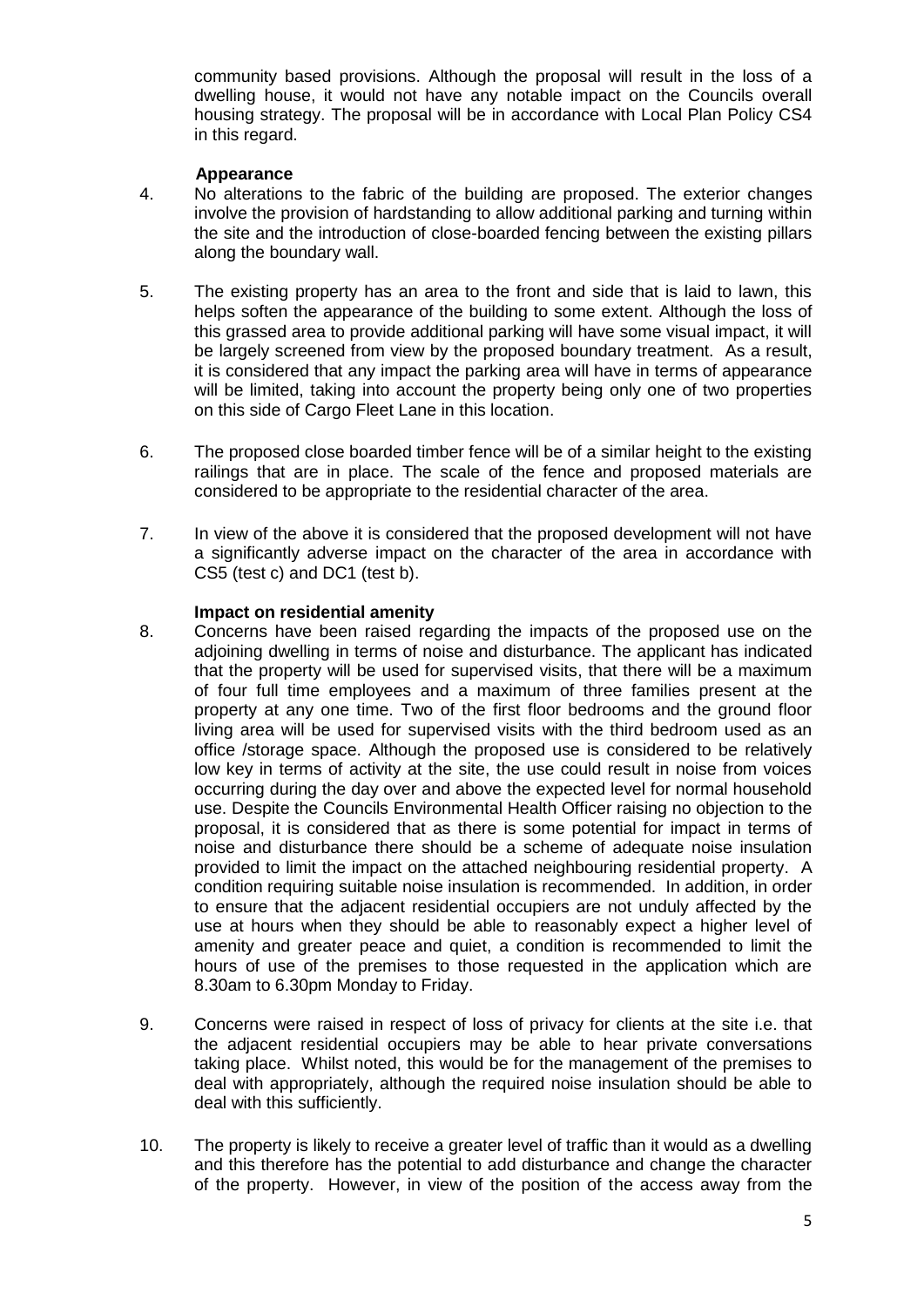shared boundary with the adjacent dwelling and in view of it being aside a well trafficked highway and opposite a shop and bus stop, it is considered that the additional traffic should not unduly affect the residential amenity of the immediate surroundings.

11. In light of the above, it is considered that the proposed development will not have a significant additional impact on the amenity of nearby residents, beyond that of the existing arrangements and is therefore in accordance with Policy DC1 (test c) in this regard.

# **Highways**

- 12. Following concerns raised in respect of parking provision at the site, revised plans showing five parking spaces and one disabled parking space along with a turning area within the site have been submitted. Given that there will be four staff at the site and its proximity to public transport routes, it is considered that the proposed parking provision is adequate for the proposed use. Furthermore, the facility for vehicles to turn and leave the site in forward gear is seen as an improvement in terms of road safety. The Councils Highways Officer considered the proposal and raised no objection.
- 13. In view of the above it is considered that adequate parking and manoeuvring provision is provided for the level of activity advised as being intended within the premises and the proposal will therefore not result in an increase in demand for off street parking and will not have an impact on the safe operation of the highway in accordance with Policy DC1 (test d).

# **Other matters**

- 14. Concerns were raised in respect of security at the site, specifically in relation to the property being left unattended during night-time hours. The applicant has indicated that a security system that will be manned remotely will be installed at the site.
- 15. Concerns were also raised in respect of the security of the boundary fence, however, this is a matter for site management and is not a material planning consideration.
- 16. Comment was made that that there was a lack of clarity in respect of the proposed use for each room and that the application description does not include a use class. The applicant had advised that the ground floor living room will be used for family supervision with the kitchen remaining for use shared use by staff and clients. Bedroom No.1 and No.2 will be used for family supervision with bedroom No.3 being used for office/storage space. The proposed use is sui generis as it does not fall into any specific use class.
- 17. A request was made that any smoking area be located away from the boundary fence. There is no requirement to provide an external smoking area for this type of use and whilst this would be beneficial to the privacy and amenity of the adjacent occupiers, it would be unable to be reasonably enforce from a planning perspective and is considered to be more of a matter for site management to ensure clients do not cause impact on nearby neighbours due to smoking.
- 18. A further request was made to impose a condition restricting the number of people using the property. Following conversations with Middlesbrough Council Social Services who will run the service, it is clear that the type of facility the proposal is creating will be naturally restricted to a maximum of three families at any one time due to the size of the property . Family groups are usually a single parent with one or two children supervised by single officer. The level of use is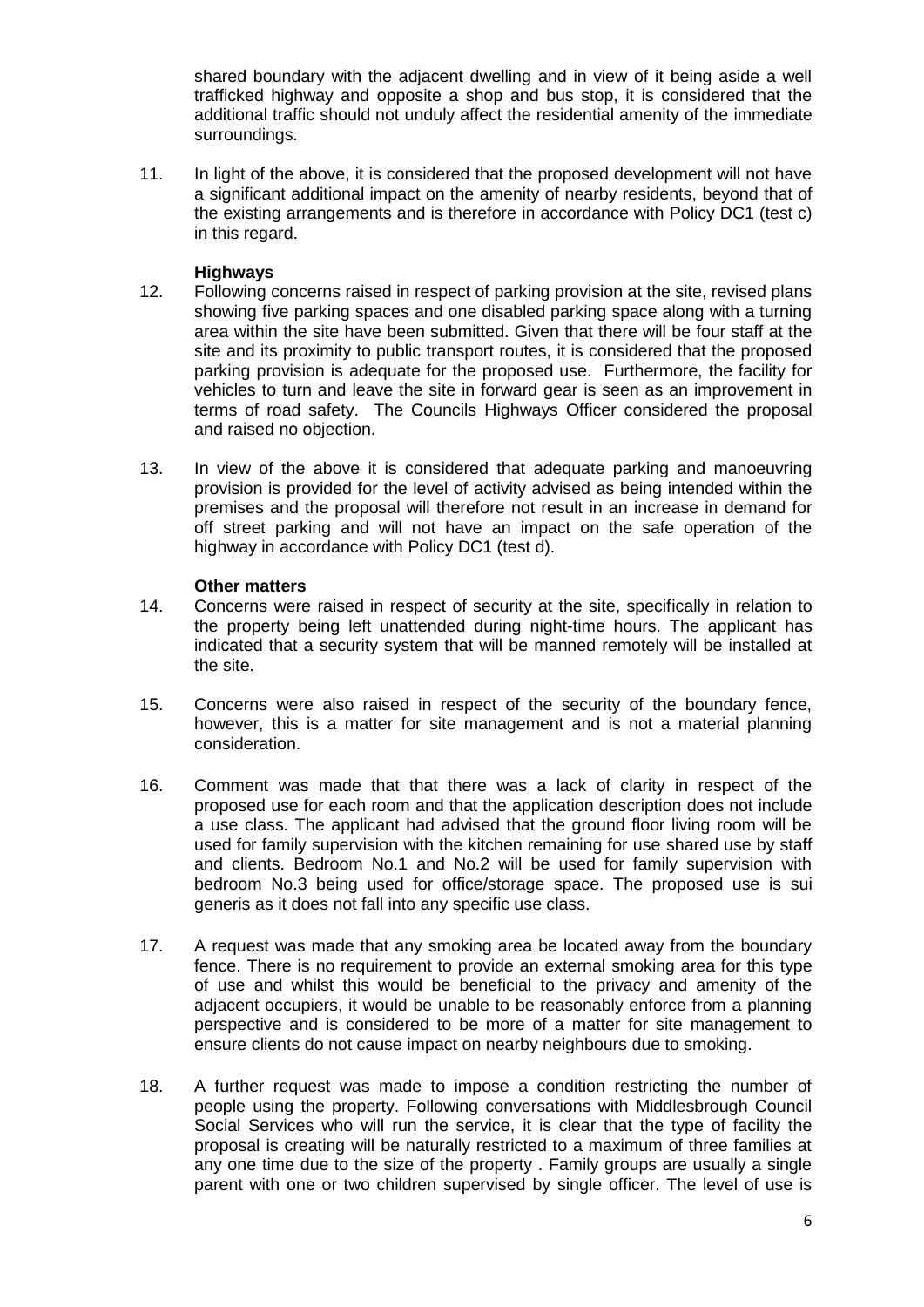limited by the size of the dwelling and the nature of the activity taking place, although this may vary from time to time there is no evidence that a larger family group will generate a significant level of disturbance. As such it is not considered necessary to impose a restrictive condition as to the number of people within the building. In addition, the use is classified as a Sui Generis Use which means should the use change in the future a further application would be required and could be considered against its own impacts.

### **Summary**

19. The proposal has been assessed against local planning policies and guidance. It is considered that, the proposed use as family time centre is appropriate in this residential setting. It is considered that the proposal will not have any notable detrimental impact on the character of the area, the amenity of nearby neighbours or on the safe operation of the highway. All other issues raised have been considered but do not justify refusal of planning permission.

### **Conclusion**

20. In view of the above, the proposal is considered to be an acceptable form of development fully in accordance with national and local policy and is therefore recommended for approval.

# **RECOMMENDATIONS AND CONDITIONS**

### **Approve with Conditions**

### 1. **Time Limit**

The development to which this permission relates must be begun not later than the expiration of three years beginning with the date on which this permission is granted.

Reason: In order to comply with the requirements of Section 91 of the Town and Country Planning Act 1990 (as amended).

# 2. **Approved Plans**

The development hereby approved shall be carried out in complete accordance with the plans and specifications detailed below and shall relate to no other plans:

- a) Location Plan received 14<sup>th</sup> September 2021
- b) Proposed Site Plan received received 24<sup>th</sup> November 2021
- c) Proposed fence elevation received 24<sup>th</sup> November 2021

Reason: For the avoidance of doubt and to ensure that the development is carried out as approved.

# 3. **Hours of Operation**

The premises shall not operate outside the hours of 08:30hrs to 18:30hrs Monday to Friday.

Reason: In the interests of amenity of residents having regard for policy DC1 of the Local Plan and section 12 of the NPPF.

#### 4. **Noise Insulation**

Prior to the use hereby approved being brought into use a scheme of noise insulation shall have been implemented at the property in accordance with a scheme of mitigation that has first been submitted to and approved in writing by the Local Planning Authority. The mitigation shall be based on a noise assessment undertaken by a qualified noise consultant which details the level of attenuation that is created by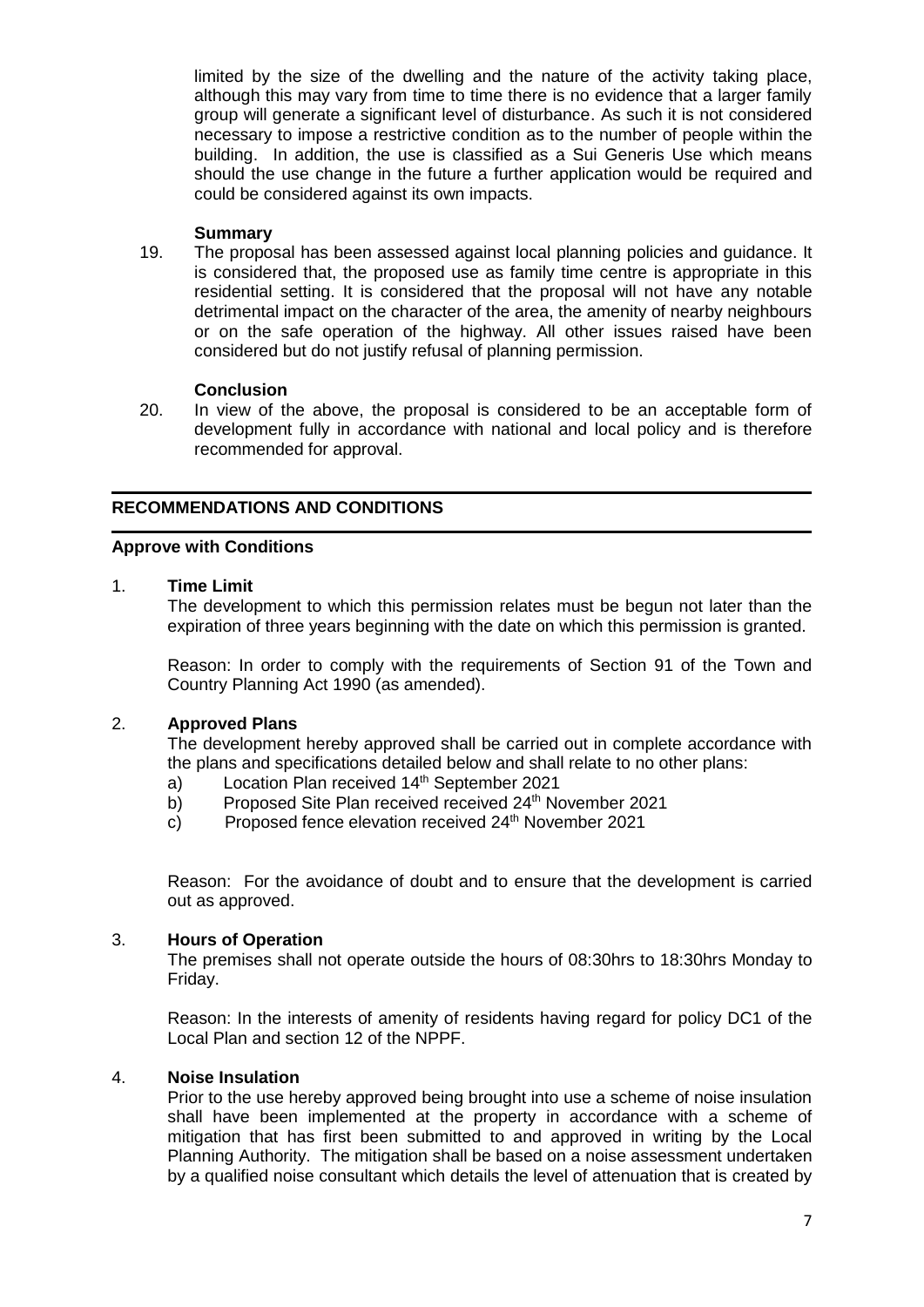the existing structure of the building relative to the noise levels that the adjacent residential occupiers are likely to receive from the premises, and the reduced noise levels likely to be received following the provision of mitigation of noise transference. The levels required to be met in habitable rooms of the adjacent residential premises are those set in BS 8233(2014), measured when the neighbouring commercial business is in use.

Reason: Reason: To ensure a satisfactory form of development in the interests of the amenities of residents having regard for policies DC1, CS5 of the Local Plan and section 12 of the NPPF.

# **REASON FOR APPROVAL**

This application is satisfactory in that the use as family time centre accords with the principles of the National Planning Policy Framework (NPPF) and the local policy requirements (Policy DC1, CS4, CS5 of the Council's Local Development Framework). Where appropriate, the Council has worked with the applicant in a positive and proactive way in line with paragraph 38 of the NPPF (2019).

In particular, family time centre use will not prejudice the character and function of the area and does not significantly affect any landscaping or prevent adequate and safe access to the site. The family time centre use will be consistent with the residential uses of this location and it will not be detrimental to any adjoining or surrounding properties. The traffic generated, car parking and noise associated with the family time centre will not be of a level likely to result in an unacceptable impact on nearby premises or the safe operation of the highway.

The application is therefore considered to be an acceptable form of development, fully in accordance with the relevant policy guidance and there are no material considerations, which would indicate that the development should be refused

Case Officer: Maria Froggatt

Committee Date: 11<sup>th</sup> February 2021